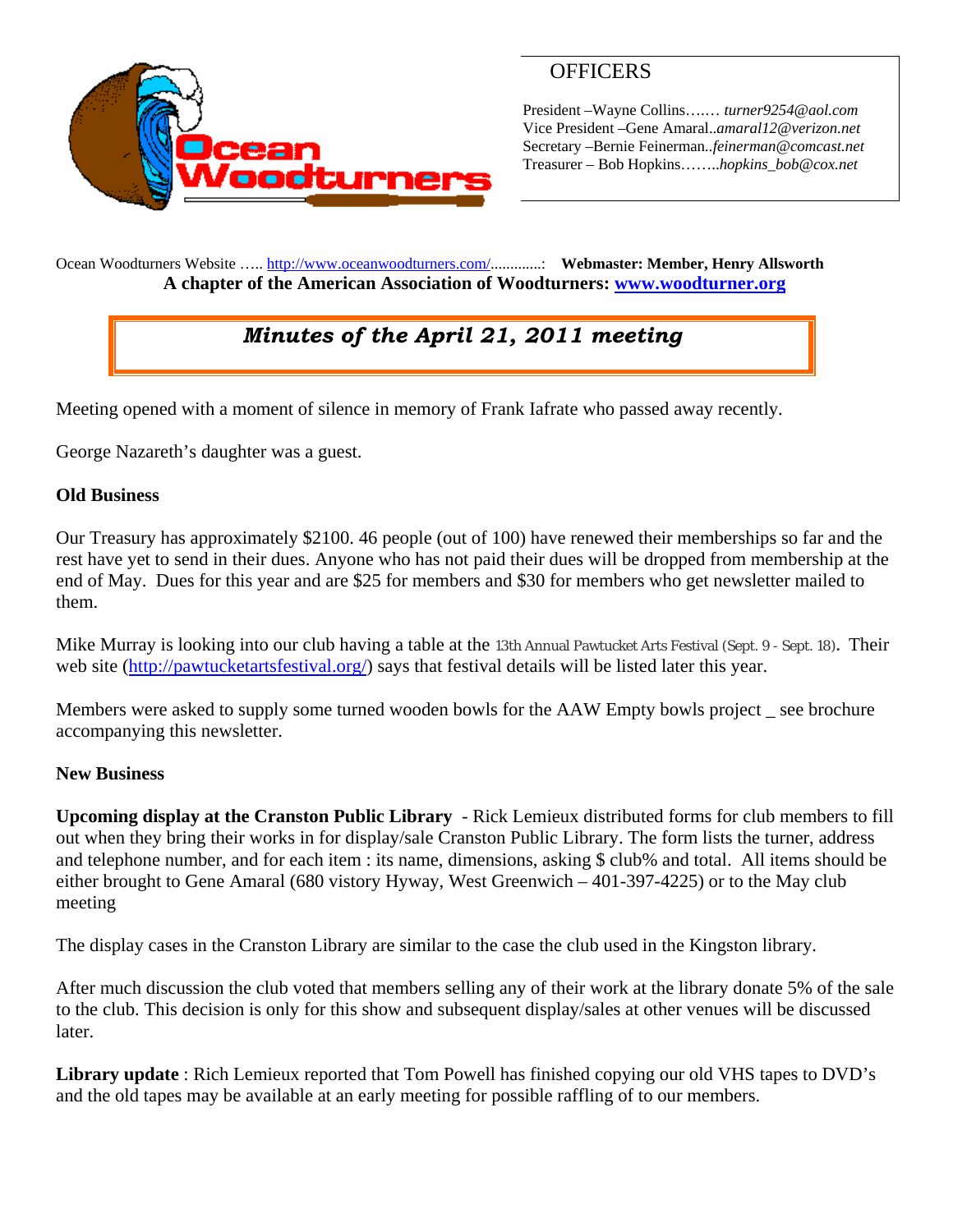## **Show and Tell**



Donna Parillo's Ambrosia Maple natural edge bowl is finished with water based polyurethane. The inside of the bowl was hollowed using miniature sanding balls.



Paul Tavares's Segmented bowl using Mahogany and Maple. The bowl has 308 segments.

Bill Smith brought in a set of 4 cored Cherry burl bowls that were cored using the McNaughton system. He found it easier to core if each bowl had a different shape.





### **Demonstration**

Nigel Howe demonstrated using a modified Doughnut chuck for off center turning and turning odd shaped objects such as burls, or offcuts from cutting out turning blanks. He showed sample turnings and a *"desk tidy"* that were turned using his technique. The *"desk tidy"* could have a strong magnet embedded underneath and then the object could hold paper clips, etc. Nigel passed around a photo album showing his many turnings.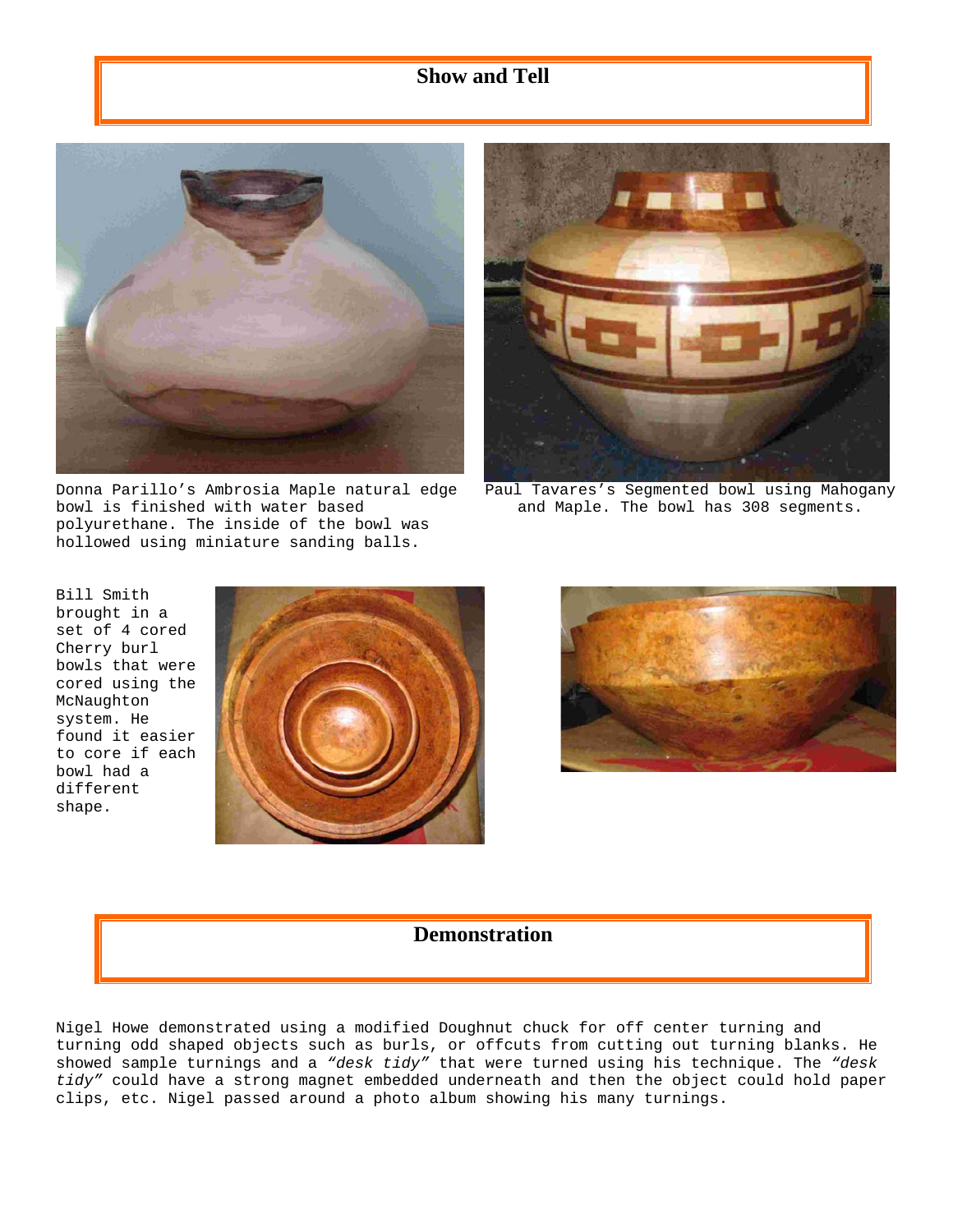#### Australian burl

offcenter platters desk tidy











Steel faceplate is fastened to the MDF base.



¾" MDF is used for the donut chuck plates

Base of donut chuck Upper plate of chuck Threaded bolts and hardware



He recommends buying 4 foot lengths of threaded rods and making an assortment of bolts for fastening the donut chuck and offcut together.

Clamping object inside donut chuck



Dave Rinkhaus preparing to catch the turning if it flies out



Object being turned, hand behind the tool rest